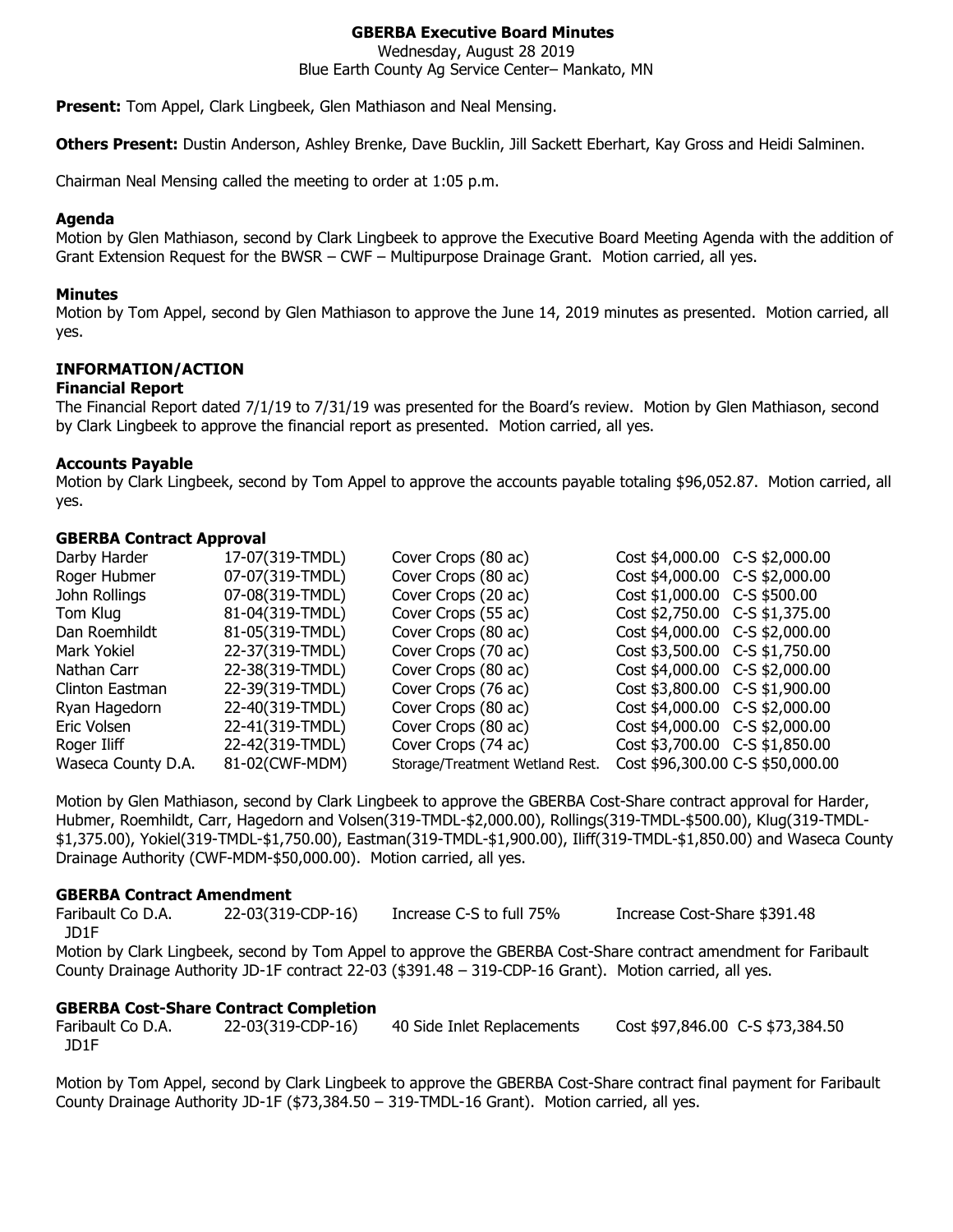# **Page 2 GBERBA Executive Board Minutes August 28, 2019**

## **MAWQCP Cost-Share Contract Incentive Payment**

| Greg Entinger | 40-6-04 | <b>Certification Completion</b> | Incentive \$200.00  |
|---------------|---------|---------------------------------|---------------------|
| Rob Grover    | 7-6-10  | Worksheet Completion            | Incentive $$100.00$ |

Motion by Clark Lingbeek, second by Glen Mathiason to approve the MAWQCP Incentive payments for the above landowners Entinger (\$200.00) and Grover (\$100.00). Motion carried, all yes.

## **GBERBA Request for Extension – Grant 39 – BWSR – CWF – Multi-Purpose Drainage**

Motion by Clark Lingbeek, second by Tom Appel to approve the formal request for extension to BWSR for the C17-3714 CWF-Multipurpose Drainage Grant totaling \$301,200 and extend to December 31, 2020. Motion carried, all yes.

# **COORDINATOR REPORT**

# **MN Agricultural Water Quality Certification Program**

Update on progress made in areas 5 and 6 – See Certification Specialist Reports. Over 500,000 acres certified!

# **2016 MPCA – 319 Drainage Grant Ending August 31, 2019**

An Outreach Booklet has been printed and will be sent to Drainage staff and elected officials to see conservation opportunities and potential in drainage systems.

319 Drainage Grant: Side inlet structures 50% cost share. These are federal dollars matched by state or local dollars.

# **2017 MPCA 319 Grant - Cover Crops and Alternative Tile Intakes**

An Implementation Policy Paper for the grant titled "Greater Blue Earth River Basin TMDL Implementation" has been developed and reviewed at the Technical meeting. This guidance document will be posted on the GBERBA website. Cover crops: \$50.00 dollars per acre maximum, 50% cost share maximum (\$ 25.00 ac.), 80 acre size maximum per owner. Prioritization required. Alternative intakes: Rock and pattern tile. \$500.00 maximum and 50% cost share. These are federal dollars and require state or local match. Perforated risers, broom and other water quality intakes: \$200.00 maximum and 50% cost share. These are federal dollars and require state or local match.

#### **The grant amendment has been completed and all remaining cost share for projects including Alternative intakes, Side inlets, and Cover crops will be at 50% cost share. New grant policy papers have been generated.**

## **2017 CWF Grant- Multipurpose Drainage Management**

Multipurpose Drainage Management **-** \$301,200: Projects for this Drainage Grant will need to be located in public ditch sheds. **GBERBA member entire counties are eligible**. Priority parameters are developed to identify the eligible ditches. A guidance policy sheet is online.

A grant Work Plan Revision has been approved by the BWSR to allow for CAP 130 Drainage Water Management plans and for Structures for Water Control.

# **One Watershed One Plan Planning Grants, Watonwan Watershed**

The Watonwan 1W1P Project is in full swing completing the plan language. The Steering Committee last met on August 21 to review progress made on the measurable goals, actions, and programs table. These will need to be completed for all issues in the plan.

# **2020 Clean Water Fund Grant Potential**

GBERBA staff is working on a Drinking Water Protection Grant application as well as a MDM Grant application. We will need as many potential projects in the GBE watershed to include in the applications.

## **Staff Reports**

**Watonwan Watershed Resource Specialist** – Joshua Votruba – See Handout

**Area 6 Certification Specialist** – Herman Bartsch – See Handout

**Area 5 Certification Specialist** – Danielle Evers - See Handout

**MDA – Conservation Corp Member** – Lee Tapper – See Handout